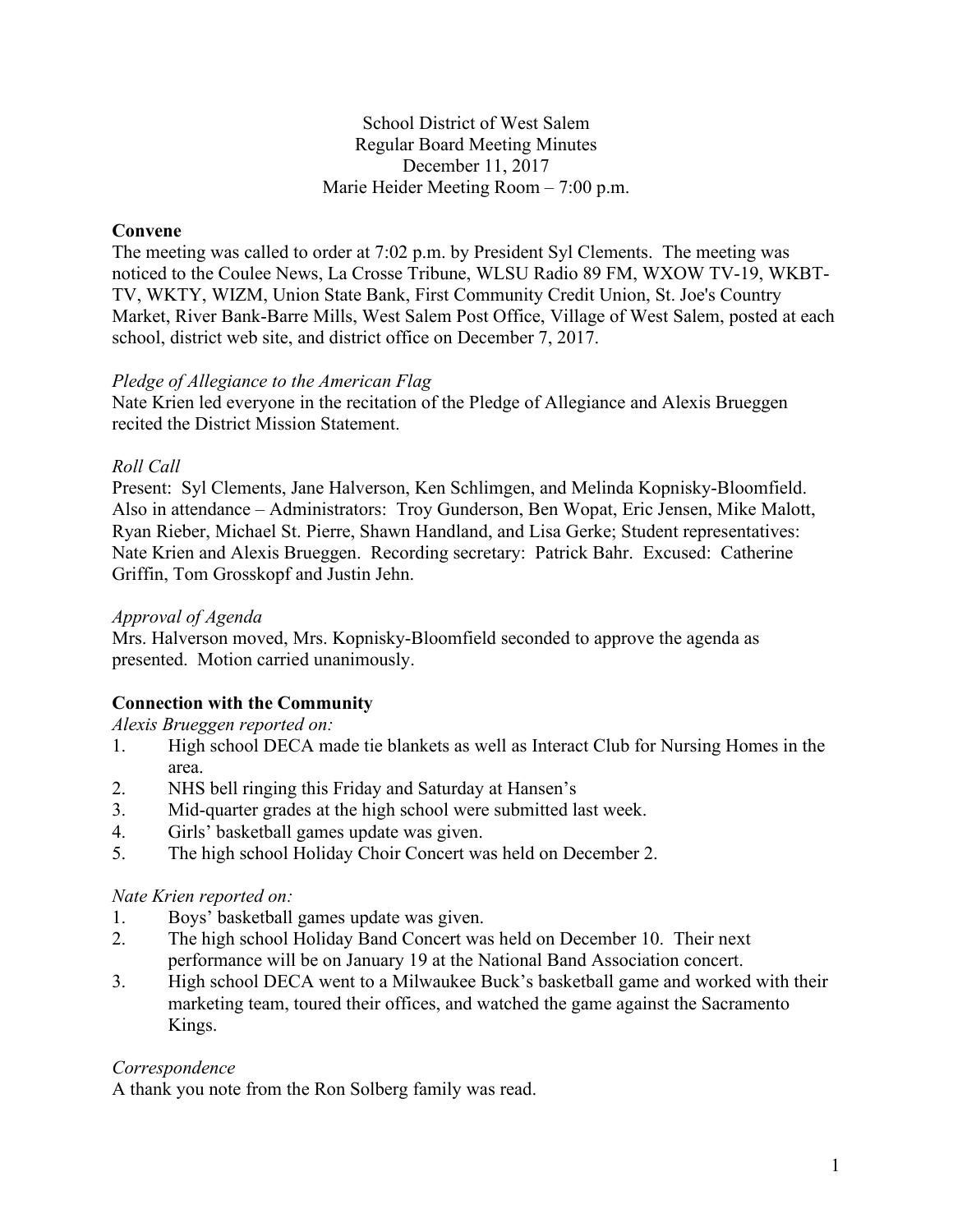#### *Public comments*

John Hammes from the West Salem Hockey Association was present to get clarification on naming, fundraising and a donor wall.

### *Written and Oral Reports*

CESA #4 Board of Control - Mrs. Halverson reported on the events of the December meeting.

Staff Relations Committee – Mrs. Halverson reported on the events of the last meeting which included co-curricular compensation and district (salaried) positions.

District Performance Initiative reports by administrators Ryan Rieber and Lisa Gerke, Ben Wopat, Mike Malott, Eric Jensen, Michael St. Pierre, and Troy Gunderson were reviewed.

Mr. Gunderson reviewed the results of the Energage/Workplace Dynamics Survey recently taken by the staff.

Mr. Gunderson updated the Board members on the April 3, 2018 School Board Election and the need for candidates to acquire signatures.

### **Consent Agenda**

Mr. Schlimgen moved, Mrs. Halverson seconded to approve the Regular Board Meeting Minutes of November 27, 2017; the invoices to be paid; the resignation of Soccer Coach Dave Halverson; hire David McPheeters as the Director of Buildings and Grounds; Odyssey of the Mind coaches-Becky Tower, Shannon Jones, Angie Hemker, and Heidi Knudson, Odyssey of the Mind Volunteer Coaches-Elissa Kinstler, Kathy Rhoden, Callie Helgeson, BJ Newton, Rachel Lysne, Dave Bohnsack, and Vicki Horman, Mock Trial coach-Emily Maxwell, and DECA volunteer advisor-Josh Maliszewski; and Open Enrollment request for the 17-18 school year. Motion carried unanimously.

### **Discussion/Action Items:**

Mrs. Halverson moved, Mrs. Kopnisky-Bloomfield seconded to accept donations from Duane and Ana Schaper for the Angela Labus Memorial Scholarship Fund, from the La Crosse County Dairy promotions or the High School Family & Consumer Science classes, and from Daren and Jillian Hugo for the elementary library in memory of Lisa Hugo. Motion carried unanimously.

Mike Desmond from the Boys' and Girls' Club provided an update on their fundraising efforts. Mr. Desmond also requested clarification on signage on the wall and in the rooms.

Erik Mathison and Luke Jambois presented their request to have an elementary/middle school robotics club. Mr. Schlimgen moved, Mrs. Kopnisky-Bloomfield seconded to approve the program. Motion carried unanimously.

Mr. Schlimgen moved, Mrs. Kopnisky-Bloomfield seconded to approve the high school course offerings as presented. Motion carried unanimously.